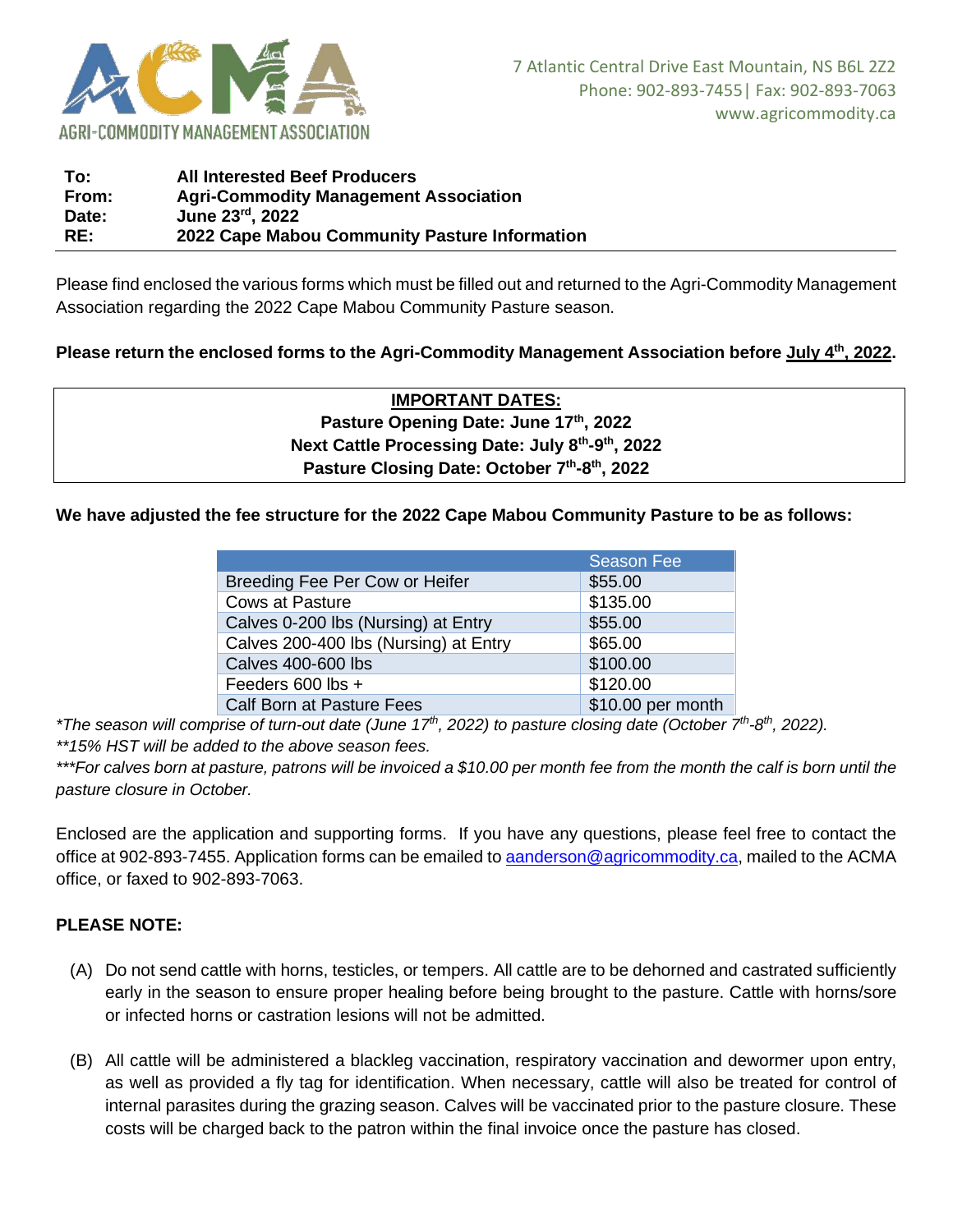- (C) The breeding fee charged on all females placed in the breeding pasture will not be refundable. Females for breeding which were not recorded by the patron on the application form may be refused admittance to the breeding pasture if such pasture is considered by ACMA to be stocked to capacity.
- (D) All cattle must be tagged with a CCIA identification number prior to entry. If not tagged on arrival, a tag will be provided at the patron's expense.
- (E) **Please sign and return the enclosed forms by July 4 th, 2022, to the Agri-Commodity Management Association. Cattle will be accepted on Friday, July 8 th , and Saturday, July 9th , 2022, from 8:00 AM to 5:00 PM.** No animals will be accepted for pasture after this time.
- (F) The Cape Mabou Community Pasture's annual pasture subscription fee is \$25.00 + HST (\$28.75) per farm to assist in addressing financial commitments. The application is included with this package.
- (G) **A deposit of 50% of total season fees, plus HST, is due with animal arrival**. All fees are payable prior to animals being accepted to pasture. The remaining 50% of fees will be invoiced after the pasture closure (October  $8<sup>th</sup>$ , 2022). Any veterinary and/or medication costs will be charged back to the patron within this final invoice (if applicable). Medication will be administered on an as-needed basis, with a \$5.00 fee charged over and above the medication fee per treatment.

Payment can be made the following ways:

- E-transfer (to [ksaville@agricommodity.ca\)](mailto:ksaville@agricommodity.ca)
- Cash or cheque. Cheques can be made payable to the Agri-Commodity Management Association.
- Credit card (*a 3.5% surcharge will be applied*); can be made by calling 902-893-7455.
- (H) A late payment of \$5.00 per head will be charged for payments not received by July 29<sup>th</sup>, 2022.
- (I) When the services of the veterinarian are considered necessary by the caretaker in the interest of an animal's health or wellbeing, a veterinarian may be called and treatment carried out and charged to the patron. When practical, the caretaker will contact the person concerned before such treatment is administered. In the event that the patron wishes to remove said animal from the pasture. Decisions regarding the necessity of veterinary attention in such cases shall be the responsibility of the caretaker.
- (J) If an animal should die while on pasture, they will be sent for a necropsy at the patron's expense to determine the cause of death.
- (K) Please review the transportation guidelines ahead of transporting cattle to the pasture: [https://inspection.canada.ca/animal-health/humane-transport/health-of-animals-regulations-part](https://inspection.canada.ca/animal-health/humane-transport/health-of-animals-regulations-part-xii/eng/1582126008181/1582126616914)[xii/eng/1582126008181/1582126616914](https://inspection.canada.ca/animal-health/humane-transport/health-of-animals-regulations-part-xii/eng/1582126008181/1582126616914)
- (L) ACMA will not be responsible for loss, from accident or otherwise, of livestock placed on the pasture. Pasture fees for an animal that had not been redelivered to a patron when the pasture is closed for the season, will be deducted upon satisfactory evidence from the owner that the animal has not been recovered.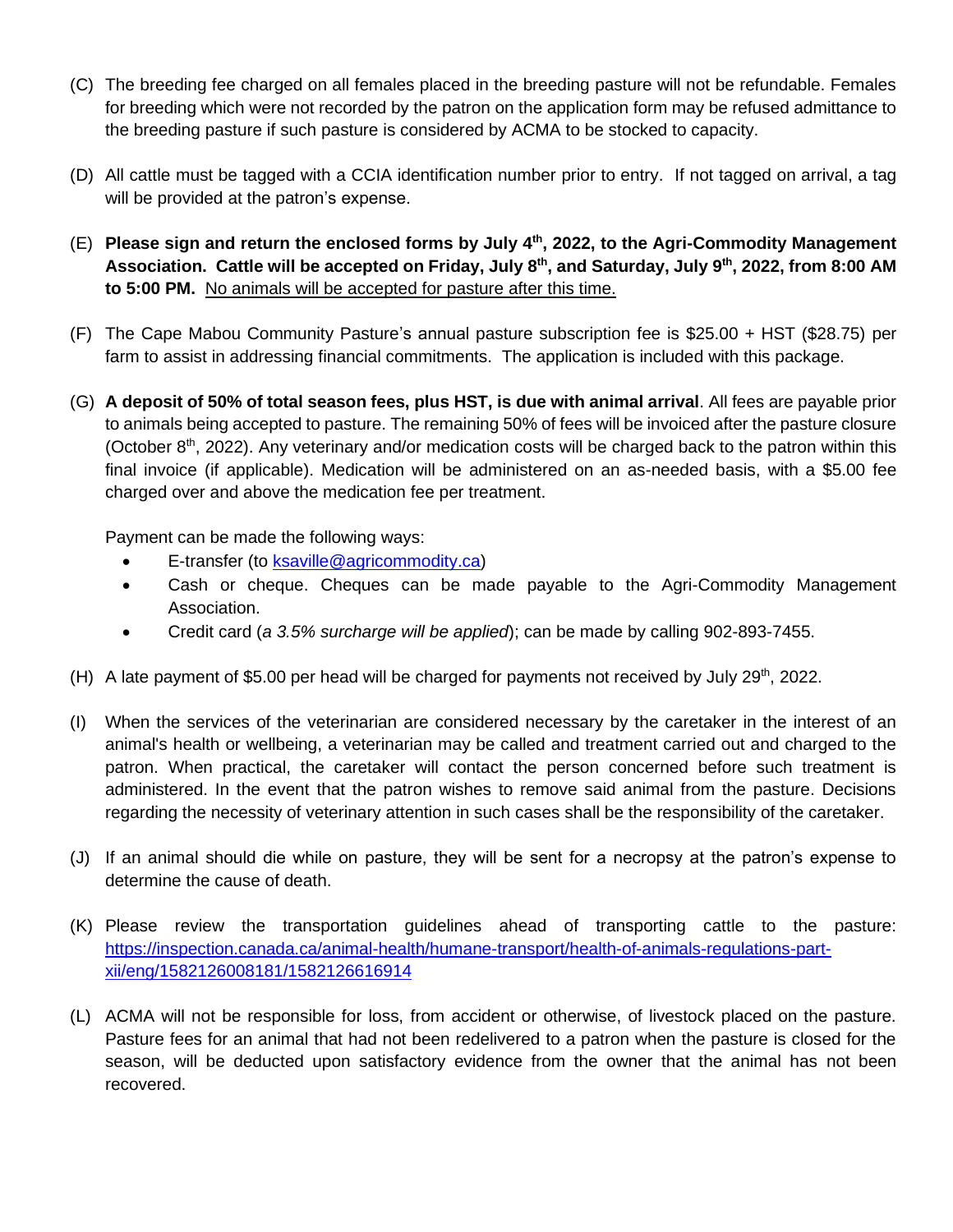- (M) ACMA are responsible for;
	- Allocation of grazing privileges
	- Selection of breeding bulls
	- Number of livestock to be accepted
	- Other related matters which may arise
- (N) In order to extend pasture privileges to as many farms as possible, ACMA may set a maximum number of livestock to be accepted from any one patron. The maximum number may be varied according to local conditions.
- (O) All cattle should be treated for Warble Flies by the patron before being placed on the pasture.
- (P) Livestock will only be released on round-up dates set by ACMA, unless said animals are sick or have calved.
- (Q) If an animal at the time of entry to the pasture is considered by a veterinarian or other qualified person to be diseased, sick, maimed or otherwise capable of creating an undesirable situation in the pasture herd or continuing hazard to other animals, such an animal may be refused admittance to the pasture.
- (R) The owner of livestock shall declare that none of their animals are breachy, either as jumpers or fence crawlers, and shall agree to assume full responsibility in this respect, as well as for any animals which may become excessively wild during the season.
- (S) Any animals not removed by the pasture closing date will be transported and sold at the immediate following feeder sale at the Atlantic Stockyards Ltd. The net proceeds will be released to the patron. *Example: sale proceeds – (transportation of cattle, pasture fees + marketing costs) = net proceeds*
- (T) Patrons shall comply with the foregoing regulations and make settlement for pasture and other services within 30 days of invoice at the close of the pasture. Any outstanding amounts owing are considered a debt owed to ACMA and shall be recoverable in a court.
- (U) It is requested, although not required, that patrons sending cattle to pasture for the season provide proof of liability insurance, in case of any misfortunes which may arise.